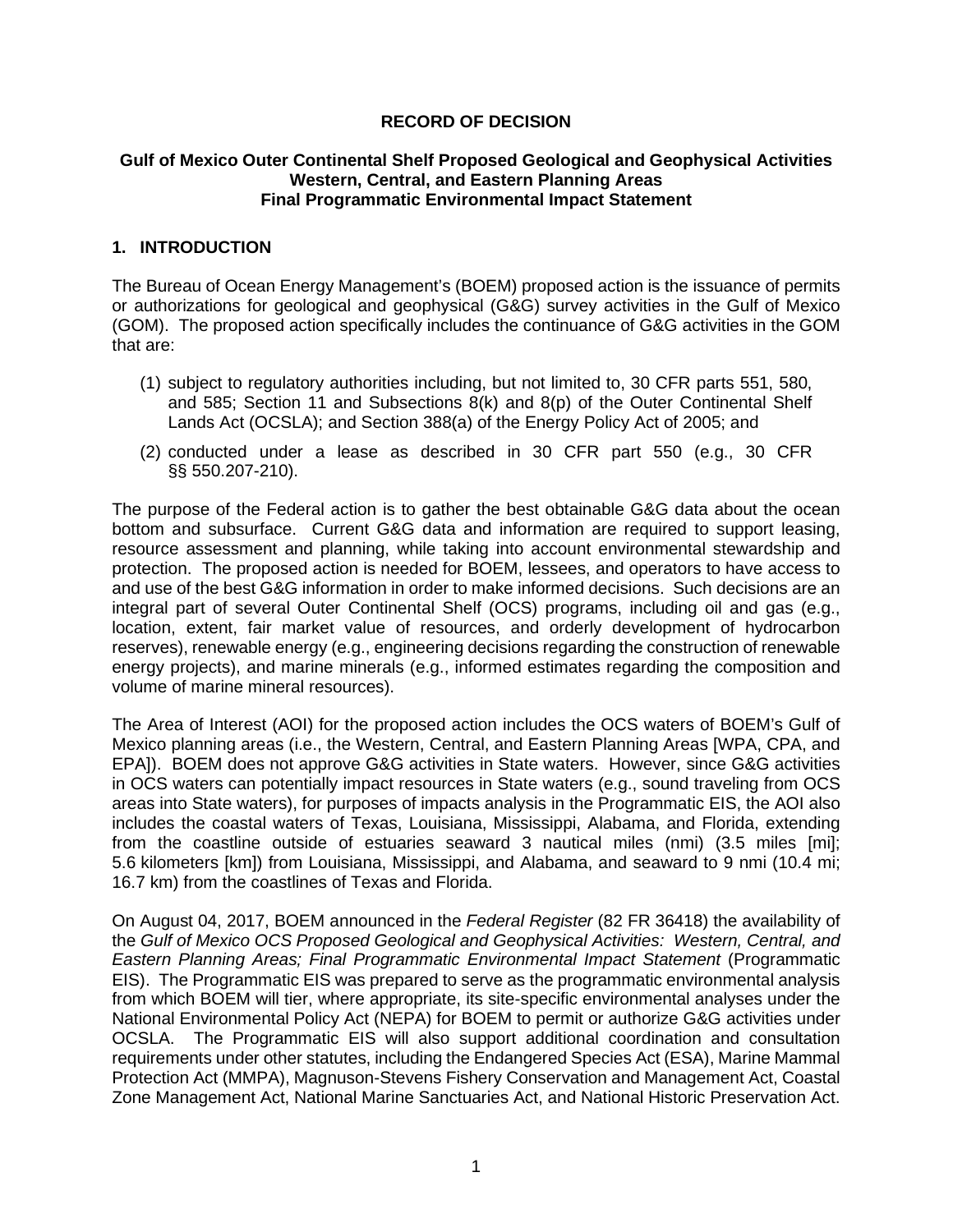BOEM has reviewed new and relevant information since publication of the Programmatic EIS, including updates to the acoustic guidance, and verified that the Programmatic EIS adequately assesses the environmental effects of the proposed G&G activities. There are no new circumstances, information, or changes in the action or its impacts that would require supplementation of the Programmatic EIS.

## **2. DECISION**

In accordance with the Council on Environmental Quality regulations for implementing NEPA (i.e., 40 CFR § 1505.2<sup>1</sup>), the U.S. Department of the Interior has selected the Preferred Alternative (Alternative C) of the Programmatic EIS, but with the following exception: rather than adopting the non-airgun, high-resolution geophysical (HRG) survey protocol mitigation at this time, the protocol will be reserved, considered, and applied at the site-specific stage, on an as-needed basis. The continued permitting and authorization of G&G activities, subject to mitigation measures as described in Alternative C of the Programmatic EIS with the above exception, meets the purpose of and need for the proposed action, balances regional and national policy considerations, and includes all practicable and reasonable means to avoid or minimize environmental harm from the selected alternative that are necessary at this programmatic stage of BOEM's decisionmaking process. As explained in the Reasoning for Decision section of this ROD, BOEM has determined some of the mitigation measures analyzed in Alternatives B, D, E, and F are not practicable, feasible, or scientifically justifiable and, therefore, are not adopted.

Under BOEM's chosen decision, a modified Alternative C, G&G activities would continue to be considered and any permit or authorization in the Gulf of Mexico OCS waters under BOEM's jurisdiction will include, where applicable, the mitigation measures, monitoring, reporting, survey protocols, and guidance that are included in Alternative A, as well as the following mitigation measures: the protected species observer (PSO) program expanded to include manatees and all water depths; passive acoustic monitoring (PAM) for deep-penetration seismic activities in low visibility in >100-meter (m) (328-foot [ft]) isobaths (water depth); PAM for deep-penetration seismic activities in Mississippi Canyon and De Soto Canyon (24 hours); and coastal waters seasonal closures for airgun surveys in <20-m (66-ft) isobaths (water depth) between February 1 and May 31. As appropriate, site-specific analysis will be conducted and decisions regarding surveys and additional mitigation would be made at the time BOEM receives a request to authorize a G&G survey.<sup>[2](#page-1-1)</sup> The decision to continue permitting or authorizing G&G activities under Alternative C recognizes the importance of having access to and use of the best information that

<span id="page-1-0"></span><sup>1</sup> As the NEPA process for this decision was begun prior to September 14, 2020, all references are to the 1978, as amended, CEQ regulations implementing NEPA.

<span id="page-1-1"></span><sup>&</sup>lt;sup>2</sup> BOEM recently completed an ESA consultation and received a biological opinion from the National Marine Fisheries Service (NMFS) for oil and gas activities, including G&G surveys, that occur in areas not under a leasing moratorium imposed by the Gulf of Mexico Energy Security Act (GOMESA; P.L. 109-432). In those areas not subject to the leasing moratorium, BOEM will process requests to conduct G&G surveys related to the oil and gas program, conduct site-specific reviews, and consider, as appropriate, any relevant provisions of NMFS' biological opinion, including application of relevant terms and conditions and reasonable and prudent measures. In those same areas not subject to the leasing moratorium, NMFS has also proposed an incidental take regulation under the Marine Mammal Protection Act; should the regulation be finalized and a G&G survey operator seek a letter of authorization for incidental take coverage under the regulation, additional mitigations may be applied to the survey as requested by NMFS. Under GOMESA, a small number of blocks in the CPA and most blocks in the EPA are currently subject to a moratorium on leasing. While GOMESA does not prevent G&G surveys from being conducted in the area subject to the leasing moratorium, BOEM determined in its ESA consultation with NMFS that it was too speculative at this time to address any future requests for G&G survey approvals in that area as part of the programmatic biological opinion. Should BOEM receive any requests for G&G surveys in the area subject to moratorium, BOEM and NMFS will work together to determine whether and what type of ESA consultation may be required. The applicant may also need to obtain a separate incidental harassment authorization from NMFS to comply with the MMPA.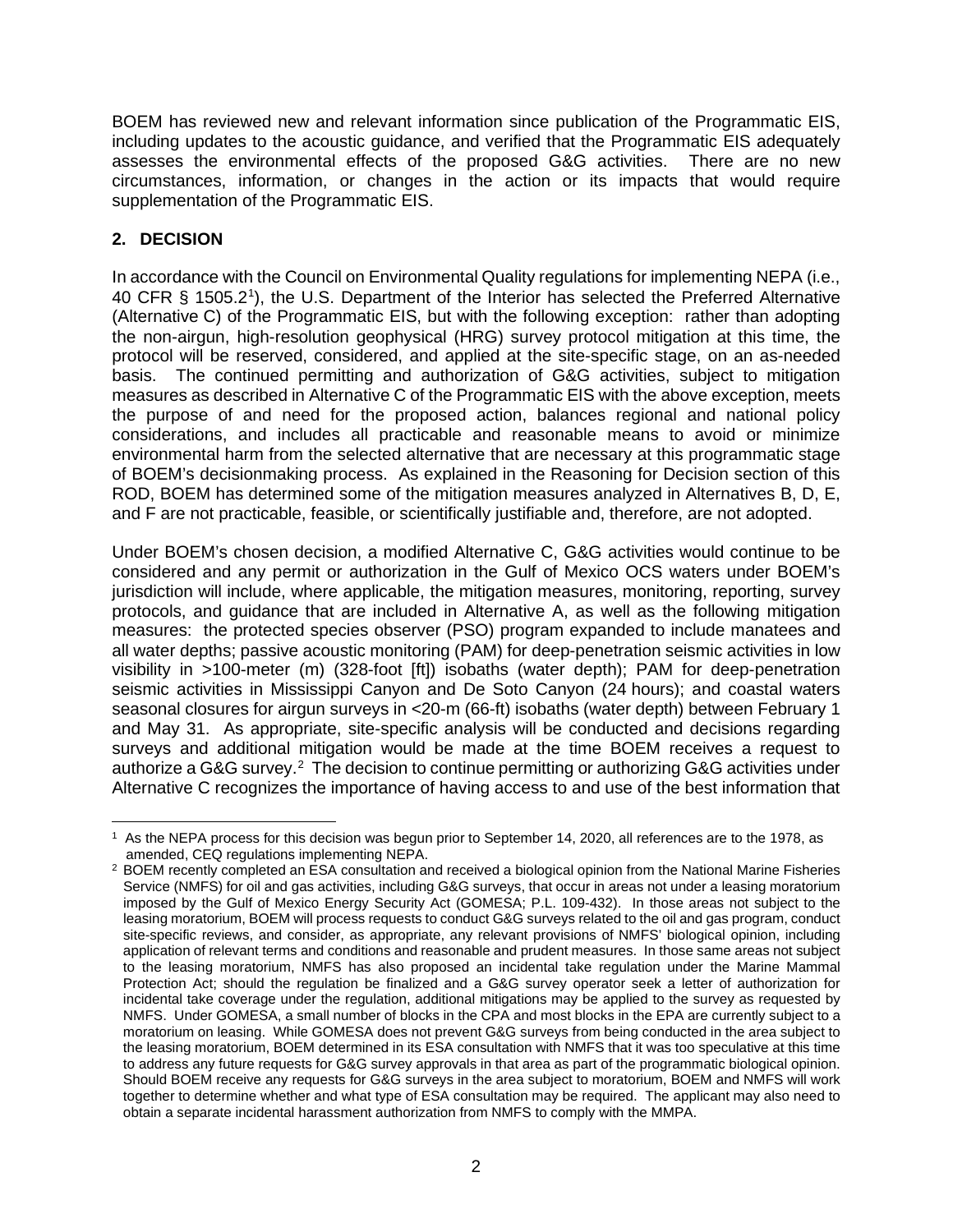may be obtained from G&G activities in order to make informed business, management, design, stewardship, and environmental protection decisions. This decision establishes a framework for subsequent NEPA analyses of site-specific actions, where appropriate, while identifying and analyzing suitable mitigation measures to be used or considered during future G&G activities on the OCS in support of BOEM's Oil and Gas, Renewable Energy, and Marine Minerals Programs. Compliance with existing applicable laws and regulations may result in additional mitigation measures or changes to the measures described in this Record of Decision and the Programmatic EIS. Additionally, the mitigation measures required under Alternative C may be supplemented by additional requirements or tailored as site-specific circumstances warrant (e.g., previous, ongoing, or future "Unusual Mortality Events" or "UMEs" for marine mammals in the area) in permits or other specific authorizations after BOEM completes additional environmental reviews. Non-airgun HRG survey protocols and other potential mitigation measures will be analyzed, as appropriate, on a site-specific basis, and additional mitigation may be required based upon that analysis.

Future NEPA review will take place during the following decisionmaking stages of BOEM's oil and gas, renewable energy, and marine minerals programs:

- Oil and Gas Program: NEPA review performed in connection with the evaluation of G&G permit applications (i.e., 30 CFR part 551), ancillary activities (i.e., 30 CFR §§ 550.207-210), and exploration plans (i.e., 30 CFR § 550.201(a)(6)).
- Renewable Energy Program: NEPA review performed in connection with the issuance of leases allowing site characterization activities and the approval of Site Assessment Plans (i.e., 30 CFR part 585); and
- Marine Minerals Program: NEPA review performed in connection with the issuance of negotiated noncompetitive agreements for the use of Outer Continental Shelf sand, gravel, and/or shell resources (i.e., 30 CFR part 583).

If, as a result of the NEPA reviews, BOEM determines that additional mitigation measures are warranted, BOEM's authorizations to conduct G&G activities (e.g., approval letter, permit, plan, agreement, etc.) will require compliance with the mitigation determined to be necessary during the site-specific NEPA review.

# **3. BACKGROUND ON G&G SURVEY ACTIVITIES**

The activities included in BOEM's permitting or authorization processes are G&G activities associated with the exploration, development, or scientific study of oil, gas, sulfur, other minerals (e.g., sand), and alternative energy-related resources. For oil and gas activities, there are on-lease and off-lease G&G activities. A permit must be obtained from BOEM before an operator may conduct G&G activities on any unleased OCS lands or on lands under lease to a third party (30 CFR §§ 551.4(a) and (b)). Surveys done by a lessee in support of a BOEM-issued oil and gas lease that are on or around geospatial lease boundaries are regulated under the terms of a lease agreement and are referred to as "ancillary activities" or "on-lease activities" (refer to 30 CFR § 550.207), and may be conducted via an ancillary activities notice or an approved plan, if required by the Regional Director (refer to BOEM's Notice to Lessees and Operators [NTL] No. 2009-G34, "Ancillary Activities," which describes the types of activities that may require plan approval instead of an ancillary activities notice).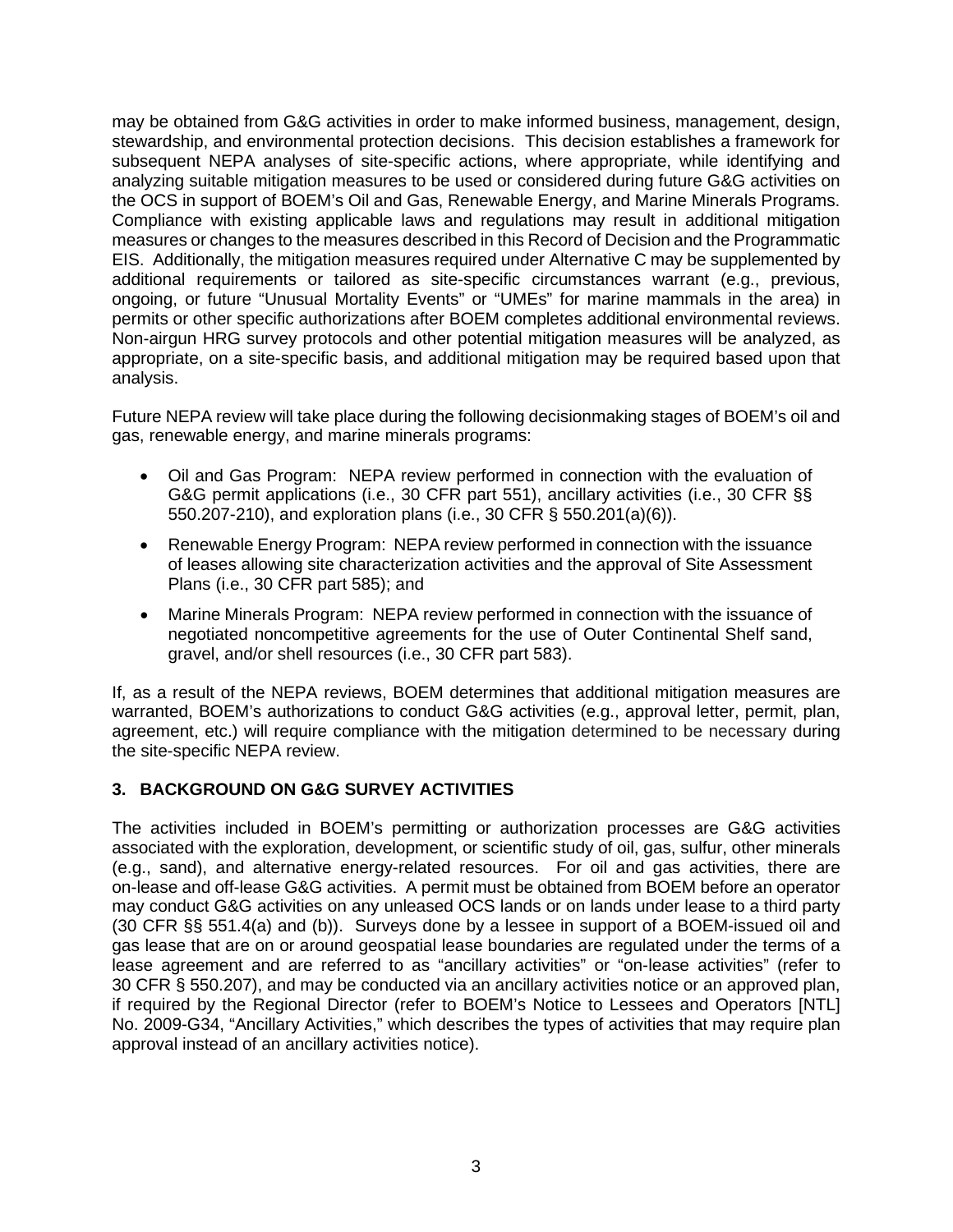In general, G&G activities include the following:

- (a) types of deep-penetration seismic airgun surveys used almost exclusively for oil and gas exploration and development;
- (b) other types of surveys and sampling activities used only in support of oil and gas exploration and development, including electromagnetic surveys, geological test wells, and various remote-sensing methods;
- (c) non-airgun HRG surveys used in all three BOEM program areas (oil and gas, renewable energy, and marine minerals) to detect and monitor geohazards, archaeological resources, and certain types of benthic communities; and
- (d) geological and geotechnical seafloor sampling used in all three program areas to assess the suitability of seafloor sediments for supporting structures (e.g., platforms, pipelines, cables, and renewable energy facilities, such as wind turbines) or to evaluate the quantity and quality of sand for beach nourishment and coastal restoration projects.

The G&G activities in support of renewable energy development would consist mainly of HRG and geotechnical surveys in Federal waters (and State waters related to the project) <40 m (131 ft) deep. The G&G activities in support of marine mineral uses (e.g., sand and gravel mining) would consist mainly of HRG and geotechnical surveys in Federal waters (and State waters related to the project) <30 m (98 ft) deep.

Deep-penetration seismic surveys are conducted almost exclusively in support of oil and gas exploration and development, and would be conducted in all three planning areas. For these surveys, vessels tow an airgun or an array of airguns that emit acoustic energy pulses through the overlying water and into the seafloor over long durations and over large areas. Thus, these surveys are among the most extensive G&G activities analyzed in the Programmatic EIS.

As noted in the Programmatic EIS, environmental resources could be negatively impacted to varying degrees by routine activities (e.g., seismic airgun surveys) and accidental events. Possible adverse impacts might include behavioral changes and auditory impacts to marine mammals, sea turtles, fish, and birds; individual mortality of species from various impact-producing factors, such as vessel strike, entanglement, or indirect effects of exposure to intense underwater sound; spatially limited impacts to essential fish habitat; and localized, short-term interruption of commercial and, possibly, recreational fishing activities. The impact conclusions related to routine activities and accidental events are summarized in the "Executive Summary" of the Programmatic EIS.

# **4. ALTERNATIVES FOR PERMITTING OR AUTHORIZING G&G ACTIVITIES IN THE GOM**

The Programmatic EIS was issued in August 2017 and evaluated seven alternatives.

• *Alternative A – Pre-Settlement (June 2013) Alternative*: BOEM would continue to permit or authorize at the projected activity levels with implementation of standard mitigation measures applied to G&G activities through lease stipulations and permit and authorization conditions of approval (COAs), as well as NTLs referenced in stipulations or COAs, as required prior to the June 25, 2013, *Natural Resources Defense Council v. Zinke* Settlement Agreement for Civil Action No. 2:10-cv-01882 (E.D. La.) (the "Settlement Agreement"). These measures are derived from the 2007 Biological Opinion from the National Marine Fisheries Service (NMFS) and include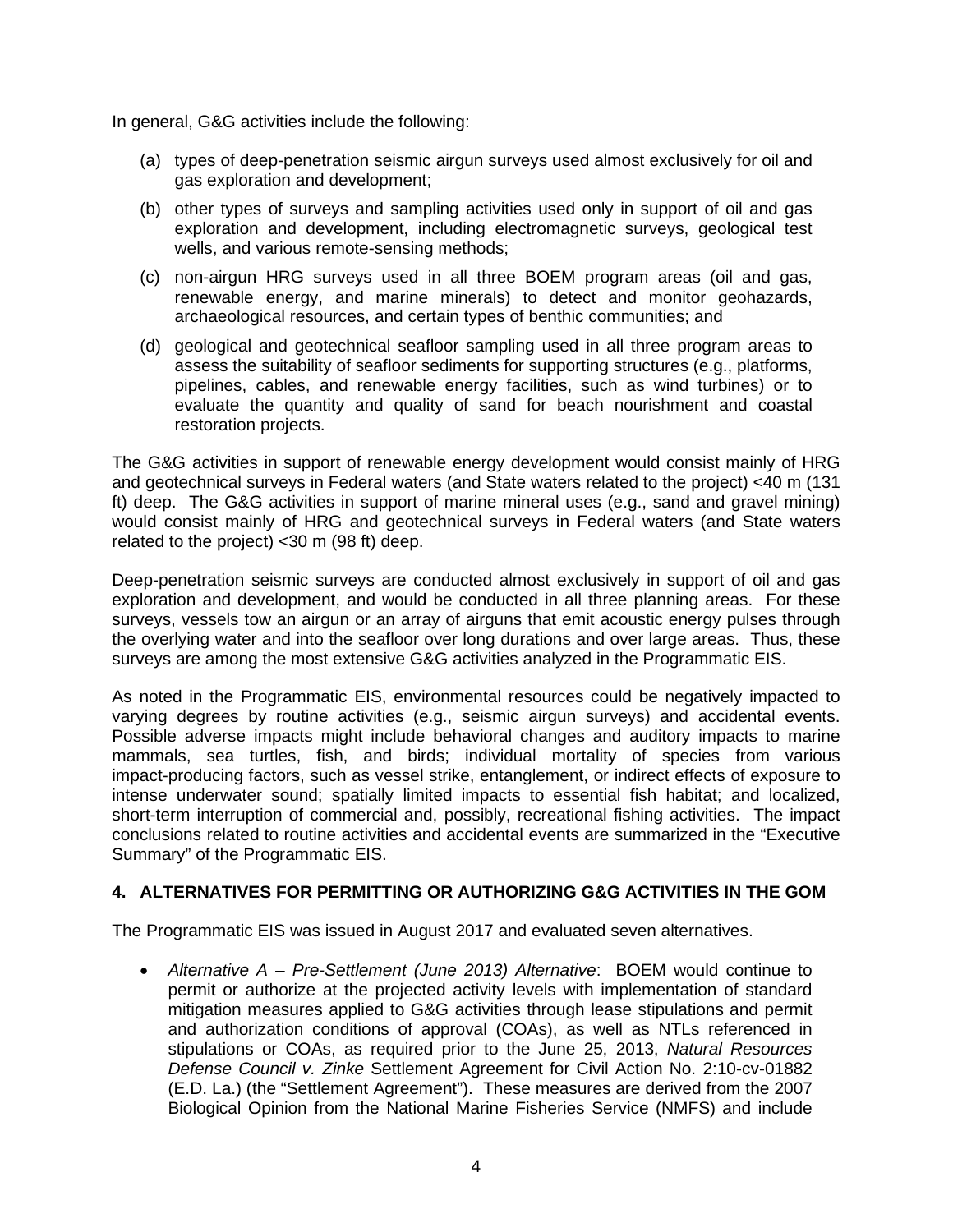such mitigation measures as vessel strike avoidance measures, PSOs, and marine trash and debris awareness and reduction strategies.

- *Alternative B – Settlement Agreement Alternative*: BOEM would continue to permit or authorize G&G activities through the use of site-specific NEPA evaluations, lease stipulations, NTLs, best management practices, and COAs, with the addition of the interim mitigation measures from the Settlement Agreement. Mitigation measures in Alternative B include the measures from Alternative A as well as the interim measures being implemented by industry from the Settlement Agreement, such as expansions of the PSO and PAM Programs; implementation of separation distances between simultaneous surveys; seasonal restriction in coastal waters; and restrictions within and adjacent to the Plaintiffs' Areas of Concern, as defined in the Settlement Agreement.
- *Alternative C – Alternative A Plus Additional Mitigation Measures (the Preferred Alternative)*: BOEM would continue to authorize G&G activities that would include the mitigation measures, monitoring, reporting, survey protocols, and guidance that are included in Alternative A, as well as the following mitigation measures: the PSO program expanded to include manatees and all water depths; PAM for deep-penetration seismic in low visibility in >100-m (328-ft) isobaths (water depth); PAM for deep-penetration seismic in Mississippi Canyon and De Soto Canyon (24 hours); Non-Airgun HRG Survey Protocol; and coastal waters' seasonal closures for airgun surveys in <20-m (66-ft) isobaths (water depth) between February 1 and May 31.
- *Alternative D – Alternative C Plus Marine Mammal Shutdowns*: BOEM would authorize G&G activities and would include all mitigation measures included in Alternative C with the addition of shutdowns of airgun and HRG survey sound sources for all marine mammals, except bow-riding dolphins within an exclusion zone or actively approaching dolphins.
- *Alternative E – Alternative C at Reduced Activity Levels*: BOEM would authorize G&G activities and would include all mitigation measures included in Alternative C, but BOEM would authorize a reduced level of G&G activity for seismic airgun surveys under two sub-alternatives:
	- o Sub-Alternative E1 includes a 10-percent reduction in deep-penetration, multi-client seismic airgun surveys and
	- o Sub-Alternative E2 includes a 25-percent reduction in deep-penetration, multi-client seismic airgun surveys.
- *Alternative F – Alternative C Plus Area Closures*: BOEM would continue to permit or authorize G&G activities and require that operators comply with the mitigation requirements from Alternative C, with the addition of area closures to provide additional protection for certain cetaceans and other resources, and distance restrictions based on received sound levels into waters adjacent to the closure areas. The four closure areas are the CPA Closure Area, EPA Closure Area, Dry Tortugas Closure Area, and Flower Garden Banks Closure Area (described in the Programmatic EIS).
- *Alternative G – No New Activity Alternative*: BOEM would cease issuing permits or authorizations for new G&G surveys and would not approve new G&G surveys proposed under exploration or development plans. However, G&G activities previously authorized under an existing permit or lease would proceed using mitigation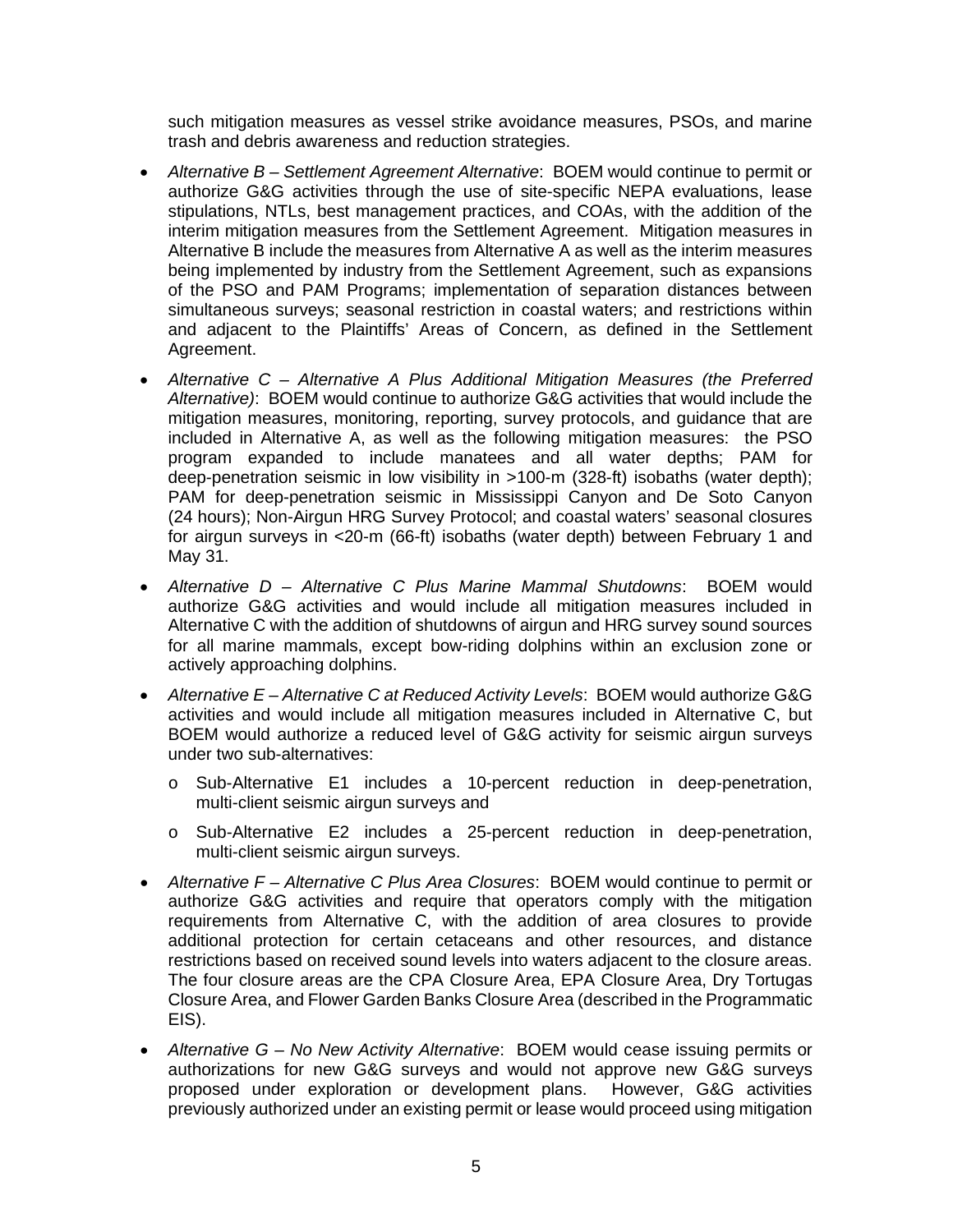measures described under Alternative A and the industry-implemented mitigations from the Settlement Agreement under Alternative B, but the activities would not be renewed or reauthorized and, thus, would eventually be phased out.

## **5. ENVIRONMENTALLY PREFERABLE ALTERNATIVE**

Alternative G, defined as the No Action Alternative in the Programmatic EIS, is identified as the environmentally preferable alternative. Under the No Action Alternative, BOEM would cease issuing permits or authorizations for new G&G surveys and would not approve new G&G surveys proposed under exploration or development plans. The No Action Alternative is considered environmentally preferable because environmental impacts from BOEM-authorized G&G activities would be avoided completely once previously authorized G&G activities were eventually completed and phased out.

Though the environmentally preferable alternative, Alternative G would not meet the purpose of and need for the proposed action nor would it implement the resource development policy of OCSLA to advance expeditious and orderly development of OCS resources, subject to environmental safeguards, in a manner that is consistent with the maintenance of competition and other national needs. Therefore, Alternative G was not selected since these surveys provide information on the location, extent, fair market value/fair return of resources, and orderly development of hydrocarbon reserves, including safety considerations.

Alternative G also has safety and development implications for oil and gas, renewable energy, and marine minerals activities. Oil and gas leasing and future operations require G&G activities in order to evaluate potential reservoirs and to conduct operations in a safe and secure manner. For example, placement of a permanent platform requires a shallow hazard survey and geological sampling (coring) to ensure that the proposed location is free of potential hazards and to determine the geotechnical properties of the substrate to assess stability for placement and anchoring. Under the No Action Alternative, G&G activities could not take place for future leases, infrastructure and other related activities may not be as safely constructed or conducted, and development could be suspended.

### **6. REASONING FOR DECISION**

BOEM evaluated and compared each of the above alternatives for its ability to support BOEM's mission and mandates based on the following criteria: (1) meeting G&G data demands for BOEM's three programs; (2) environmental considerations; and (3) socioeconomic considerations. Based on this evaluation, I have concluded that the continued permitting and authorization of G&G activities, in accordance with my decision to implement a modified Preferred Alternative (Alternative C) of the Programmatic EIS, best meets the above goals and criteria. BOEM believes the additional mitigation measures under Alternative C would further minimize the potential for injury to ESA-listed marine mammals and sea turtles and provide additional protection for coastal stocks of common bottlenose dolphins, with minimal socioeconomic effects. As noted above, under this decision, BOEM will continue to process G&G applications and apply the mitigation measures analyzed under the Preferred Alternative, Alternative C of the Programmatic EIS, with one exception: a decision on whether to apply the Non-Airgun HRG Survey Protocol is being reserved at this time. The Non-Airgun HRG Survey Protocol will be considered, as requests for G&G authorizations are processed on a case-by-case basis, when site-specific information (e.g., water depth, substrate type, and species present) is available to be evaluated and determine if the protocol is warranted.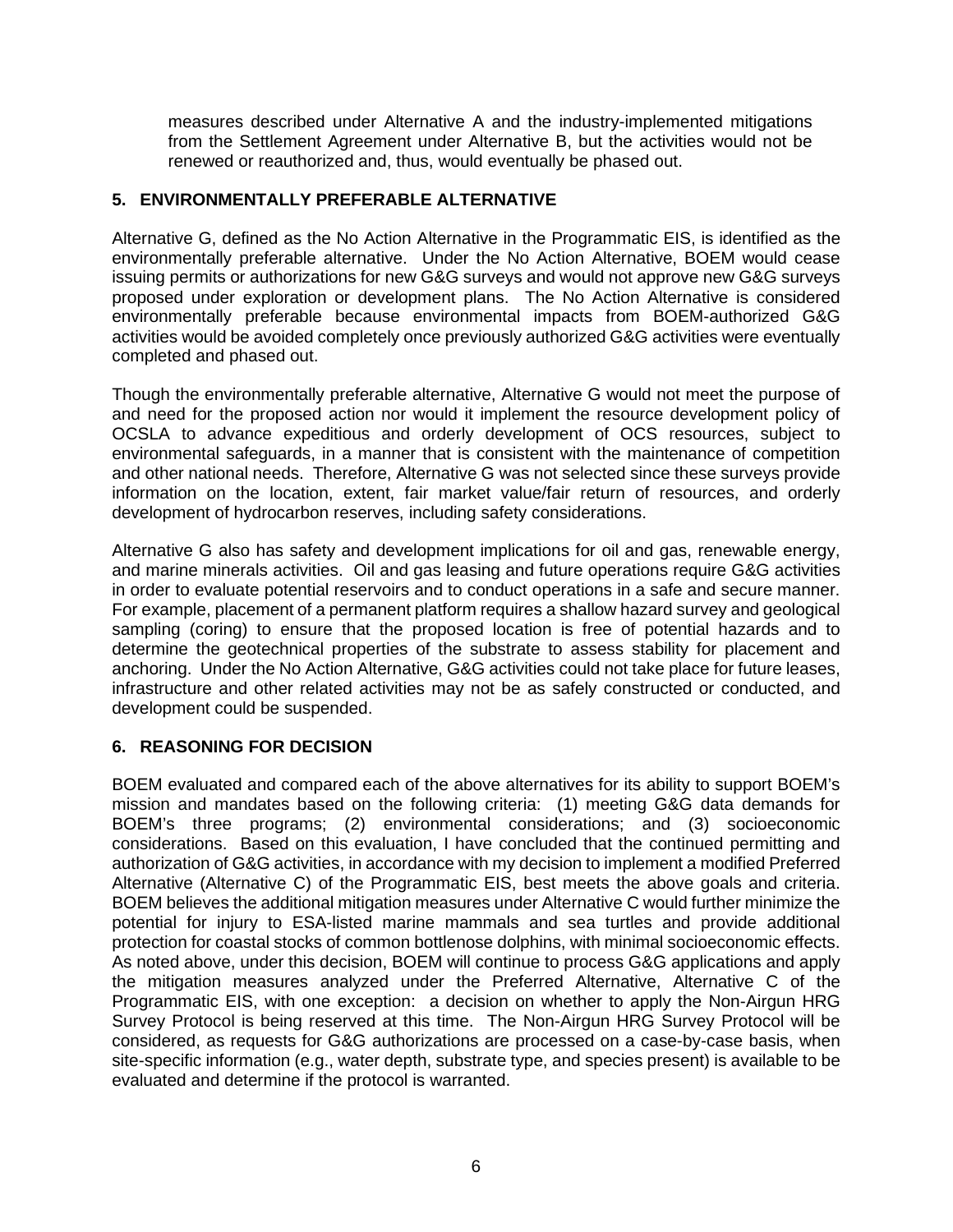In reaching my decision to select Alternative C, I fully considered the other alternatives and did not select them for the following reasons:

- *Alternative A* Alternative C was selected over Alternative A because it allowed for the same access to G&G data throughout the GOM while providing additional targeted protection to further minimize the potential for injury to ESA-listed marine mammals, sea turtles, and coastal stocks of common bottlenose dolphins with minimal socioeconomic effects.
- *Alternative B* The minimum separation distance (maintaining 30-40 km [19-25 mi] distance between surveys) is not shown to reduce adverse impacts and could potentially increase sounds impacts; the coastal waters seasonal closure in Alternative B is less aligned with the bottlenose reproductive season than the coastal waters seasonal closures in Alternative C; and closures in the EPA at this stage provide minimal known additional coverage or protection given no lease sales are scheduled and no requests (plans or permits) for oil and gas activities in the area are foreseeable at this time. If such a request were received, it would likely require additional ESA consultation and site-specific review due to the nature of the target species of concern.
- *Alternative D* There are additional concerns with PSOs' capability to timely and accurately determine whether or not a dolphin(s) is actively approaching a vessel to bowride; therefore, implementing the additional shutdown requirements would likely result in a large number of unwarranted shutdowns. Furthermore, because portions of surveys may need to be re-shot due to additional shutdowns, the overall reduction on impacts would not appreciably change by applying this requirement.
- *Alternative E* The uncertainty and challenges with implementing the 10 percent or 25 percent reductions in lines miles could have significant Program implications and likely would not reduce impacts as there are numerous other factors including, but not limited to, airgun size, spatial and temporal conditions, species presence, among others, that influence the level of potential effects.
- *Alternative F* Limiting activities through closures could provide additional protection to target species; however, BOEM holds that these closures are not warranted given the availability of mitigation measures that can reduce potential impacts while still allowing access to survey areas with known significant oil and gas potential (e.g., Mississippi Canyon).
- *Alternative G* Alternative G would not meet the purpose of and need for the proposed action or BOEM's mission and mandates under OCSLA and other statutes (refer to Section 5).

While offshore G&G activities cannot be made risk free, G&G activities can be conducted safely and responsibly with strong regulatory oversight and appropriate measures to protect human safety and the environment. To minimize the environmental impacts that could occur from G&G activities in Federal waters of the GOM, Alternative C requires a suite of mitigation measures to effectively avoid or reduce impacts. These mitigation measures are described below in Section 7.

BOEM has considered all comments received on the Draft Programmatic EIS, has responded to those comments as appropriate in the Final Programmatic EIS, and has considered substantive comments submitted on the Final Programmatic EIS. A summary of the public comments received on the Final Programmatic EIS is provided in the Addendum below.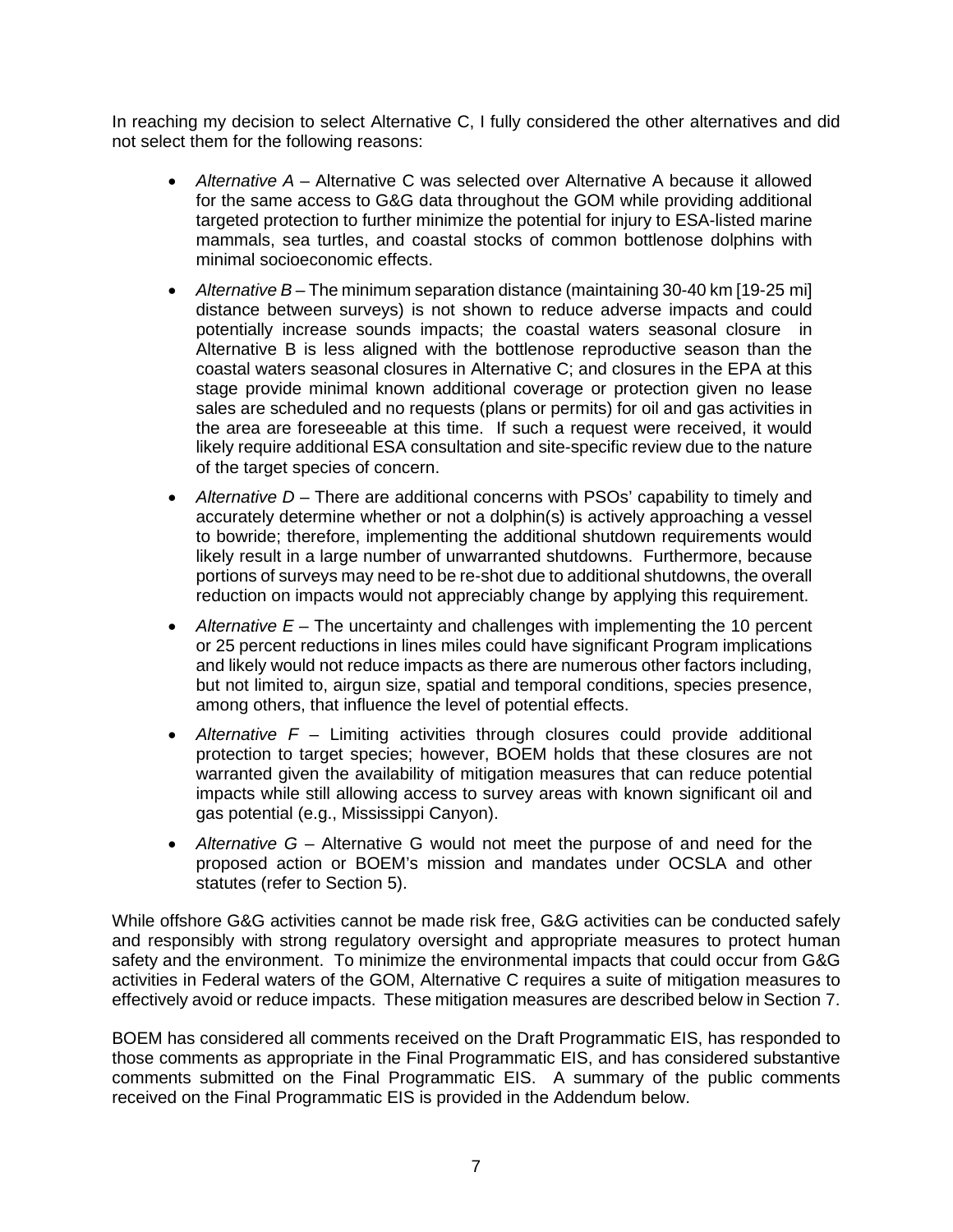After considering the benefits and potential impacts evaluated in the Programmatic EIS, I have concluded that it is in the Nation's best interest to continue to consider the issuance of authorizations to allow G&G activities throughout Gulf of Mexico OCS waters, subject to the mitigation measures set forth in Alternative C of the Programmatic EIS (40 CFR § 1505.2(c)).

# **7. MITIGATION MEASURES AND GUIDANCE FOR G&G ACTIVITIES**

The mitigation measures provided for in Alternative C include all practicable and reasonable means to avoid or minimize environmental harm necessary at this programmatic stage of BOEM's decisionmaking process. The principal standard mitigation measures under Alternative C for G&G activities within the AOI are summarized below. After careful consideration of the analysis provided in the Programmatic EIS, I believe the mitigation measures under Alternative C would further minimize the potential for injury to marine mammals and sea turtles, and provide additional protection for coastal stocks of common bottlenose dolphins with minimal socioeconomic effects. These mitigation measures may be supplemented or tailored by additional requirements (e.g., site-specific circumstances and specific authorizations) after BOEM completes any necessary additional environmental reviews at the site-specific stage.

The following mitigation measures apply to G&G surveys undertaken for oil and gas, renewable energy, and marine minerals activities within the AOI, as described in Chapter 2 and Appendix B of the Programmatic EIS.

- **Guidance for Vessel Strike Avoidance**: All authorizations for shipboard surveys will include guidance for vessel strike avoidance per BOEM NTL No. 2016-G01 ("Vessel Strike Avoidance and Injured/Dead Protected Species Reporting").
- **Guidance for Marine Debris Awareness**: All authorizations for shipboard surveys will include guidance for marine debris awareness under the Bureau of Safety and Environmental Enforcement (BSEE) NTL No. 2015-G03 ("Marine Trash and Debris Awareness and Elimination").
- **Avoidance of Sensitive Benthic Resources**: Based on site-specific information, BOEM will require G&G activities to avoid sensitive benthic (seafloor) biological communities, where applicable.
- **Guidance for Avoidance of Historic and Prehistoric Sites**: BOEM and BSEE will require site-specific information regarding potential archaeological resources prior to approving any G&G activities involving seafloor-disturbing activities or placement of bottom-founded equipment or structures in the AOI.
- **Guidance for Shallow Hazards Survey and Reporting**: A portion of BOEM NTL No. 2008-G05 ("Guidance for Shallow Hazards Program") applies to all G&G surveys performed. For any activities that involve seafloor-disturbing activities, in accordance with Section VI.B of the NTL, data must be collected to locate existing hazards.
- **Consultation for Activities In or Near National Marine Sanctuaries**: The G&G noise-generating activities require consultation under Section 304(d) of the National Marine Sanctuaries Act if those activities are likely to injure resources within the National Marine Sanctuaries.
- **Guidance for Military Coordination**: To ensure personnel safety and to reduce the likelihood of conflicts between military and OCS operations, BOEM NTL No. 2014-04 ("Guidance for Activities In or Near Military Warning and Water Test Areas") stipulates requirements in which the lessee or designated operator must enter into an agreement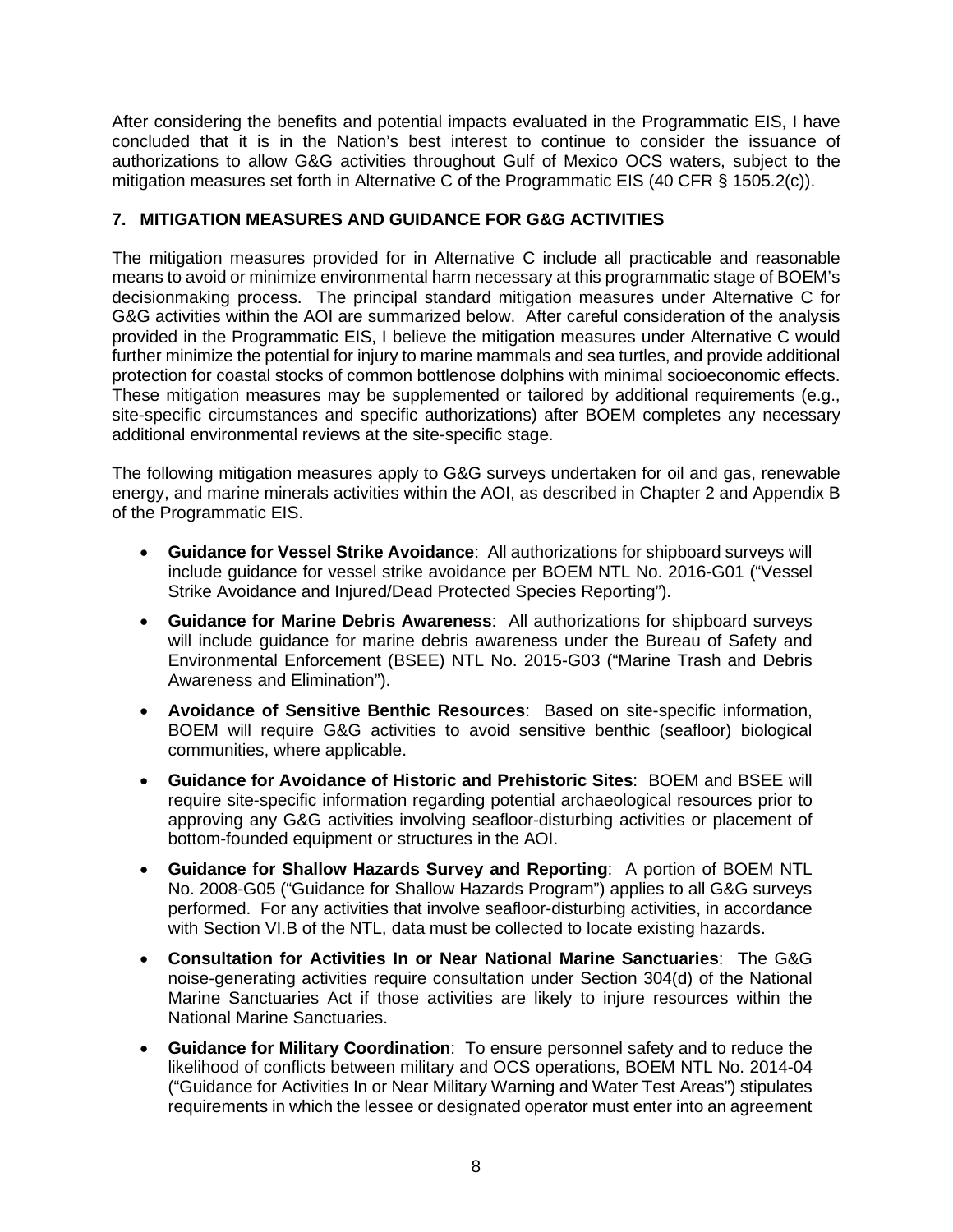with the appropriate individual military command headquarters concerning the control of electromagnetic emissions and use of boats and aircraft in the applicable warning or water test area before commencing such traffic.

- **Guidance for Ancillary Activities (Oil and Gas Program only)**: This measure requires the reporting of ancillary G&G activities in depths >200 m (656 ft) or in the EPA at any water depth, as outlined in BOEM NTL No. 2009-G34 ("Guidance for Conducting Ancillary Activities"). No notification to BOEM is required for ancillary activities that do not involve explosives, do not use airguns in water depths <200 m (656 ft) in the CPA and WPA, or do not disturb the seafloor.
- **Implementation of the Seismic Airgun Survey Protocol**: The Seismic Airgun Survey Protocol (as described in Appendix B of the Programmatic EIS) specifies mitigation measures, including an exclusion zone, ramp-up requirements, visual monitoring by PSOs prior to and during seismic airgun surveys, and array shutdown requirements. The purpose of the protocol is to minimize the potential for injury to marine mammals (as defined in BOEM NTL No. 2016-G02, "Implementation of Seismic Survey Mitigation Measures and Protected Species Observer Program") and sea turtles, and to avoid most Level A takes of marine mammals as defined pursuant to the MMPA. The Seismic Airgun Survey Protocol includes expanded PSO and PAM Programs as follows:
	- o implementation of expanded PSO Program (manatees and depth): expanded to include manatees as well as whales (excluding marine mammal species in the Family Delphinidae, which includes killer whales, pilot whales, and all of the dolphin species) and would apply to all authorizations for deep-penetration seismic airgun surveys in the AOI regardless of water depth;
	- o implementation of expanded PAM requirement (low visibility): the required use of PAM during periods of reduced visibility for all deep-penetration seismic airgun surveys in water depths >100 m (328 ft); and
	- o implementation of expanded PAM requirement (canyons): the required use of PAM for all deep-penetration seismic airgun surveys at all times in the Mississippi Canyon and De Soto Canyon lease blocks (Figure 2.2-1 of the Programmatic EIS);
- **Site-specific Consideration of the Non-Airgun- HRG Survey Protocol (decision reserved to site-specific review)**: For non-airgun HRG surveys using sources operating at and below 200 kilohertz, the implementation of the non-airgun HRG survey protocol (as described in Appendix B of the Programmatic EIS) will be considered at the site-specific stage to further minimize the potential for injury to marine mammals and sea turtles and avoid most Level A takes of marine mammals when practicable. The Non-Airgun HRG Survey Protocol is for surveys that use only non-airgun acoustic sources, such as side-scan sonar; boomers, sparkers, and CHIRP subbottom profilers; and single-beam and multibeam echosounders. The need to implement this mitigation would be determined at the site-specific review stage when more refined information on variables such as water depth, substrate type, species presence and abundance, and survey design can be determined. This approach will ensure that the full effectiveness of the Non-Airgun HRG Survey Protocol is still achieved, but it allows BOEM flexibility to not apply the Non-Airgun HRG Survey Protocol when the site-specific data and the nature of the survey deem it not likely to reduce potential impacts to target species.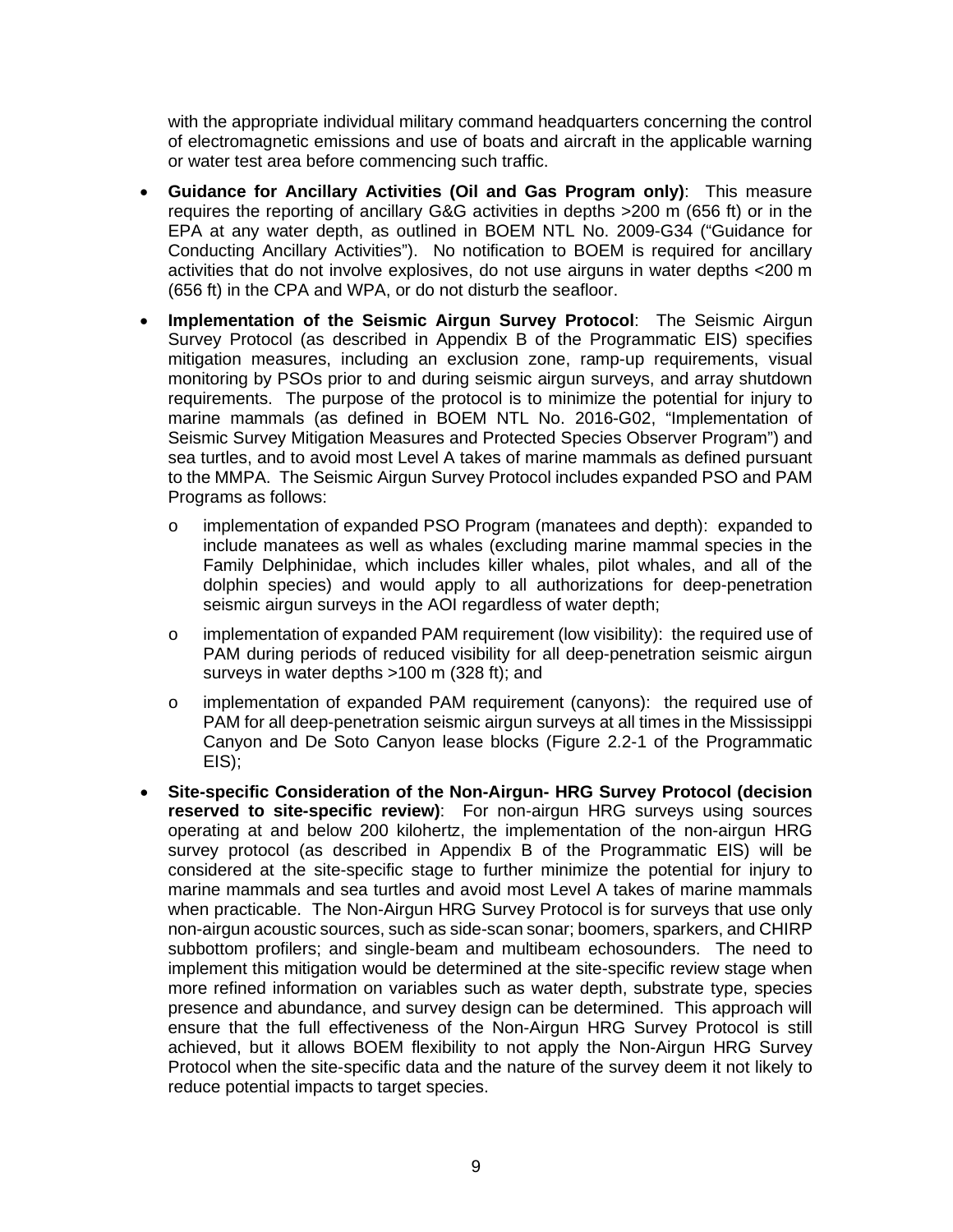• **Coastal Waters Seasonal Restrictions**: This mitigation implements seasonal restrictions for airgun surveys for all OCS coastal waters shoreward of the 20-m (66-ft) isobath between February 1 and May 31. This means that no seismic airgun surveys can be performed in these OCS coastal waters during the timeframe identified (Figure 2.3-1 of the Programmatic EIS).

The purpose of the mitigation measures included in Alternative C is to avoid space-use conflicts, protect seafloor resources, further minimize the potential for injury to ESA-listed marine mammals and sea turtles, further reduce Level B takes and avoid most opportunities for Level A takes of marine mammals, and provide additional protection for coastal stocks of common bottlenose dolphins. This alternative was developed based on the Alternative A mitigation measures (as described in the Programmatic EIS). However, in Alternative C, the seasonal restrictions for OCS coastal waters are included to protect reproducing dolphins, and the requirements to use PAM in the Mississippi Canyon and De Soto Canyon lease blocks are also included to protect marine mammals known to congregate there. The coastal restriction is from February 1 to May 31 and was designed to protect the coastal and estuarine stocks of the common bottlenose dolphin during their peak reproductive activity by reducing active acoustic sound sources from airguns in the area. The seasonal restriction in OCS coastal waters would also provide protection for loggerhead sea turtles during a portion of their mating, nesting, and inter-nesting seasons. In addition, the inclusion of the expanded PSO Program for all surveys performed in water depths >100 m (328 ft) and for all deep-penetration seismic airgun surveys performed in the Mississippi Canyon and De Soto Canyon lease blocks reduces the potential for Levels A and B exposures to marine mammals, including manatees, vocalizing Bryde's whales, sperm whales, and deep-diving odontocetes. Implementation of the non-airgun HRG survey protocol would further reduce exposure of marine mammals to acoustic sources that fall within their hearing range (≤200 kilohertz), resulting in fewer Levels A and B exposures; however, for the reasons cited above, I am reserving to the site-specific stage decisions on whether to require the non-airgun HRG survey protocol when additional case-specific information (e.g., water depth, location, and species presence and abundance) can be analyzed.

*Mitigation Effectiveness, Monitoring, and Adaptation* – In accordance with 40 CFR § 1505.2(c), BOEM will monitor implementation of these mitigation measures and, if warranted, will modify them as described in the provisions of the Programmatic EIS addressing "adaptive management." BSEE's Environmental Compliance Division is also responsible for monitoring the execution and effectiveness of environmental compliance activity. BOEM may also refer potential violations to BSEE for investigation and potential enforcement. BSEE may impose penalties or other remedies on any permittee, lessee, or operator that fails to comply with the terms of a permit, authorization, or lease, including stipulations and other mitigating measures.

BOEM and BSEE continually assess compliance and effectiveness of mitigation measures, where appropriate, to allow the New Orleans Office to adjust mitigation as needed. This effort relies on requiring post-approval submittal of information within a specified timeframe or after a triggering event that is tracked by BOEM or BSEE. Any changes originating from either a programmatic EIS or a site-specific environmental analysis for a G&G permit would occur only after BOEM considers the relevant and scientifically sound information available at the time. Further, BOEM emphasizes that any changes to mitigation measures at either a programmatic level or at the sitespecific review phase may require coordination under other agency authorities.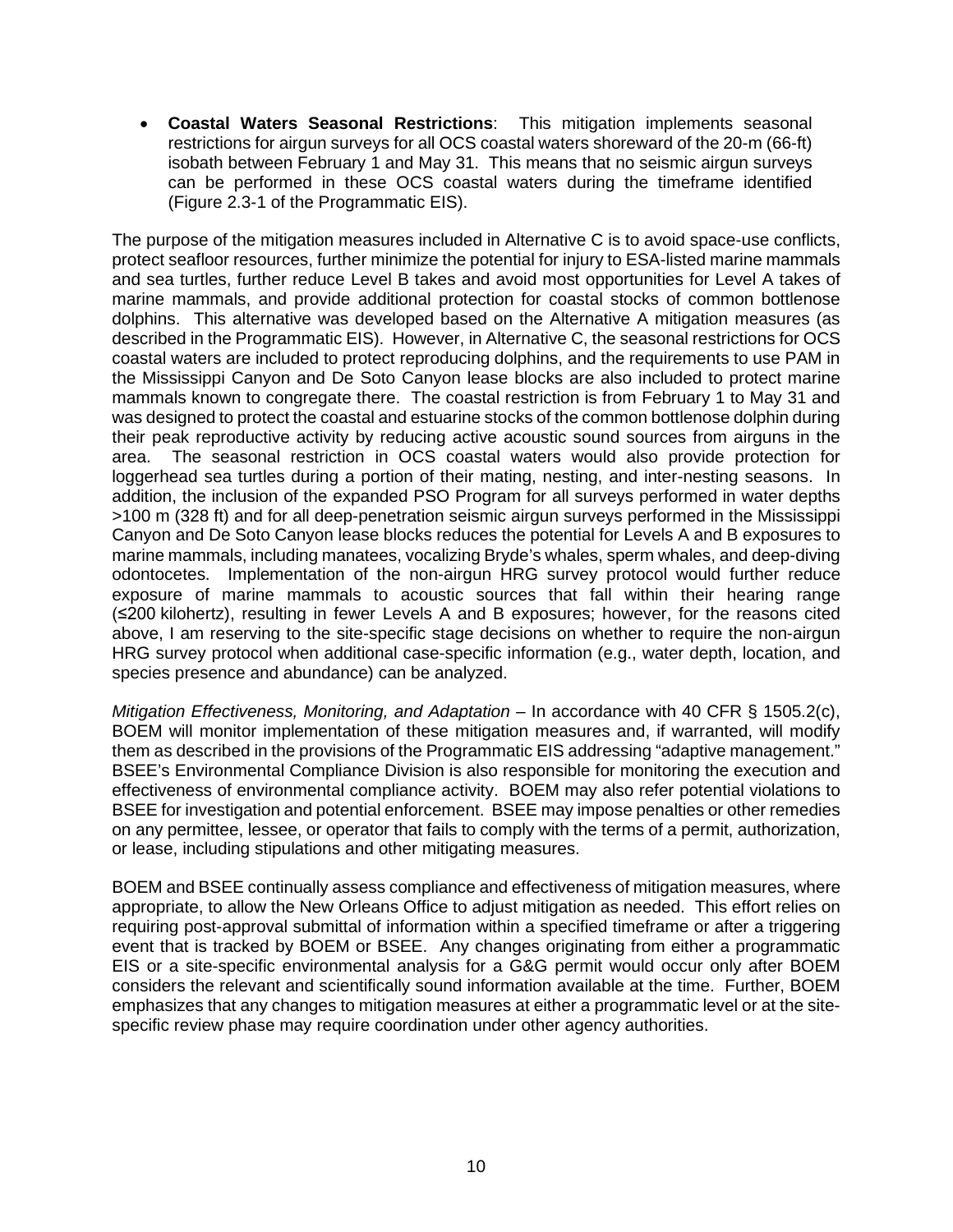### **8. CONCLUSION**

BOEM's selection of the Preferred Alternative (Alternative C of the Programmatic EIS), with the non-airgun HRG survey protocol mitigation being carried forward for consideration on an as-needed basis at the site-specific stage, reflects a balancing of the orderly development of BOEM-managed resources with the protection of the human, marine, and coastal environments by (1) allowing activities to occur, (2) establishing a framework for subsequent NEPA analyses of site-specific G&G activities, and (3) implementing appropriate measures at the programmatic stage to reduce potential impacts to the environment. Alternative C meets the purpose of and need for the proposed action, which includes the gathering of the best obtainable G&G data to make informed decisions in connection with BOEM's Oil and Gas, Renewable Energy, and Marine Minerals Programs. In addition, the Preferred Alternative includes measures to minimize the potential environmental and socioeconomic impacts of G&G activities, including additional protection for ESA-listed species (i.e., sperm whales and sea turtles) and reproducing or calving coastal bottlenose dolphins. The Preferred Alternative provides the best balance of environmental protection with consideration of impacts to industry.

This decision does not in any way serve as an approval for a specific permit or authorization for a G&G survey in connection with BOEM's Oil and Gas, Renewable Energy, and Marine Minerals Programs. Requests for approvals of such activities will be considered on a case-by-case basis after review of the request and additional environmental analysis is conducted. However, BOEM expects to prepare analyses that tier to the larger Programmatic EIS, as appropriate, when reviewing and processing authorizations for specific activities. Subsequent (tiered) analyses will be based on project-specific factors when a specific G&G activity authorization is requested.

**MICHAEL** CELATA

Digitally signed by MICHAEL CELATA Date: 2020.11.30 05:57:27 -06'00'

**CLLATT 7** -06'00' - -06'00' Date: <u>November 30, 2020</u>

Michael A. Celata Regional Director New Orleans Office